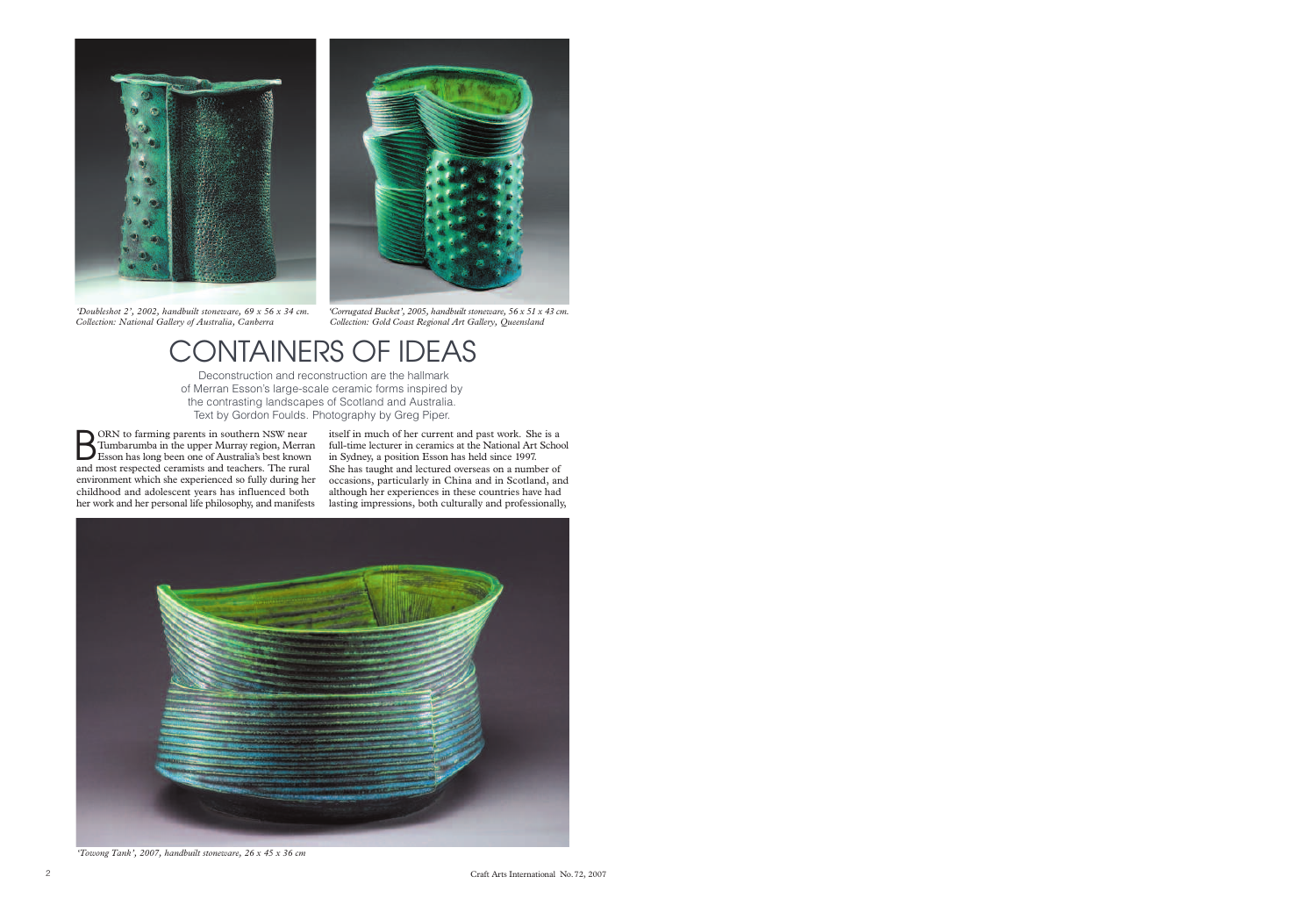

*'Starfish and Double Trouble',1993, stoneware, 00 x 00 x 00 cm*



*'Corrugated Skuttle', 2004, handbuilt stoneware, 58 x 45 x 29 cm. Collection: Westerwald Keramik Museum, Germany*



it has been her ongoing relationship with Scotland that seems to have had the most profound and enduring influence on her. Being of recent Scottish ancestry, she found much in the country that struck an intellectual and spiritual chord with her. She loved the weather, the cloudy skies, the rugged landscape steeped in history, the manmade markings, the roads, the mediaeval stone walls, the timeless quality of the villages and hamlets and the inscriptions on ancient graveyard headstones. She soon realized that these things were also a major part of her own cultural heritage. These signposts of humanity began to assume a significant role in most of her work since that time. Her husband Michael Esson, also an artist, who works in the visual arts was born in Aberdeen, and together with their two children, they have spent a number of years in that city and visited many other parts of Scotland.



*'Double Talk', 1999, handbuilt stoneware, 00 x 00 x 00 cm*

Esson has a deep appreciation of her family, and the support which one receives from within the family unit, from which she learned about the need for balance,

strength and fortitude in life generally, and incorporates these qualities in her work. We see the expression of these values in the work *Starfish and Double Trouble* of 1993, and again in the later work *Double Talk* of 1999. In the former work we see paired pieces where the handles, the legs and the jug forms themselves, supply the supporting base, while the negative space and the forms which represent negative and positive forms of each other, take the work well beyond the functional vessel form, and place it firmly into the genre of sculpture. While the main forms might indeed retain a functional



*'The Restraint of Function', 2005, handbuilt stoneware, tallest 38 x 26 x 22 cm*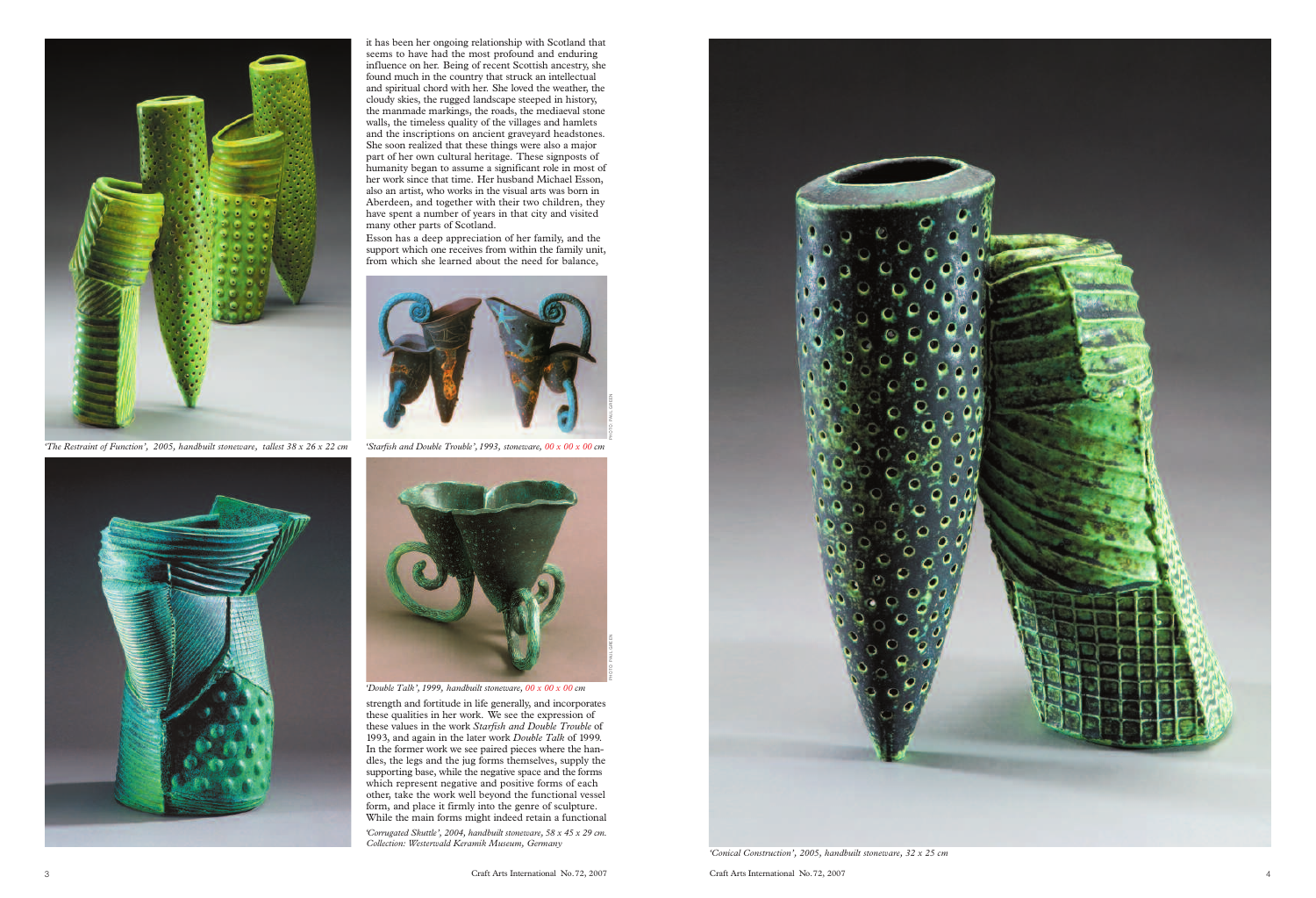It becomes evident, even in these two works, that Esson works within a tradition. However, she takes the tradition and makes it her own; she also takes it further than when she found it. And this summarizes her attitude to "tradition" which she sees not as something to be followed, but takes the individual elements of tradition and changes them, while at the same time taking them into new and unexplored fields of discovery.

There are many layers to Esson's work. Her ongoing fascination with landscape, both the Scottish and the Australian, found expression in a solo exhibition titled "Boundaries" (1999) at Mura Clay Gallery in Sydney, which saw the inception of her green coloured works. The green symbolizes the colour of the landscape, but it later began also to stand for the colour of the verdigris surfaces of ancient metal objects. Her father had been a fighter pilot during the World War II, and on returning to Tumbarumba he founded the local Gliding Club. Consequently, she spent many hours in a glider with her father, becoming familiar with the local landscape from a totally different perspective. She says that were she to see that landscape from above these days, she would still recognize it, as she had become so familiar with it during her years of gliding. She saw the boundary fences, the natural contours of the terrain, the homesteads and the marks and tracks that people leave on the landscape. These boundaries, sometimes real and sometimes abstracted into imagined shapes and signs, were the subject matter of her "Boundaries" exhibition. She developed this further in a subsequent exhibition titled "Buckets and Boundaries", also at Mura Clay Gallery, and which was also presented at the Switchback Galley at Monash University in Melbourne. When we think of buckets today, we probably picture those ubiquitous vessels found in every household, made of either plastic or metal and of a fairly traditional shape. Buckets throughout history, however, have had varied shapes and functions. The first requirement for a bucket today is that it should be totally functional. But for Esson a bucket is much more. Her buckets are not about function, but rather are about form, and relate totally to a





ning of the surface markings which later take on a new and unique form. *'Jagungal Series', 2007, rim closeup 'Tumbarumba Series', 2005, average height 90 cm*

'It is through my deliberate piercing of these objects that they loose any ability to be functional. Their success or failure relies entirely on their aesthetic quality, which the original bucket never possessed. My work examines the sculptural power that is dependent upon the volumes enclosed. Buckets are still containers for ideas. They invite inside/outside exploration, and the empty interior has become an additional exciting feature to acknowledge. The elements of form, base and rim are the components that I deconstruct and reconstruct. I am spurred on by this new work which I see as being somewhat alienated from the original buckets which inspired them. Christopher Frayling states: "There's no point in deconstructing something unless you reconstruct it, and that becomes magic".<sup>2</sup>

modality, they belong totally within the ambit of decorative sculpture. The legs and handles manifest very clearly Esson's personal philosophy of strength, balance and support, and are representative of the work that she was making at this time.

In *Double Talk* we see the same decorative curling legs, but by this time Esson had developed the green glaze and the markings on the body of the work which were to become the hallmark look of her pieces from that time, until the present. In this work we see two vessel forms which are initially separate, but which support each other and become as one. We also see the begin-



*Detail of 'Brindabella Lines' 'Brindabella Lines', 2007, handbuilt stoneware, 58 x 28 x 26 cm*

![](_page_2_Picture_0.jpeg)

*'Brindabella Lines', 2007, handbuilt stoneware, 58 x 28 x 26 cm*

![](_page_2_Picture_20.jpeg)

*Interior detail of 'Towong Tank'*

![](_page_2_Picture_22.jpeg)

statement by Peter Dormer, who wrote in his book *The Art of the Maker* in 1994: 'Function is the subject matter, not the purpose; the purpose is art'.1 This was the statement about which Esson conceived and developed her Master of Arts thesis which was conferred in 2004. Consequently, in the four years leading up to the submission of her thesis, her work was mostly concerned with the idea of the bucket. The bucket assumed many forms and implied both narrative and concepts. In the piece titled *Unbounded by Time* (1999), a wide-mouthed vase form supported on three curly legs, she began to develop the idea that the interior of the work had a significance which added considerably to the narrative of the finished piece. The landscapes of both Australia and Scotland, their current appearance, their evidence of past human habitation, and their sensed spirituality, provided her with the inspiration and impetus to proceed. She found continuing inspiration in the marks left by people from an earlier time, the erosion and decay that nature and time leave to tell their own history or to imply their real and imagined narratives.

During this period she moved both home and studio, and found that the larger premises led to a scaling-up of the size of works. The new facilities allowed her to explore space in terms of the piece being an object in space and also explore the hollow space within the form.

In this context, we are provided with a text and reference for examining specific works. *Coppabella Lines,* for